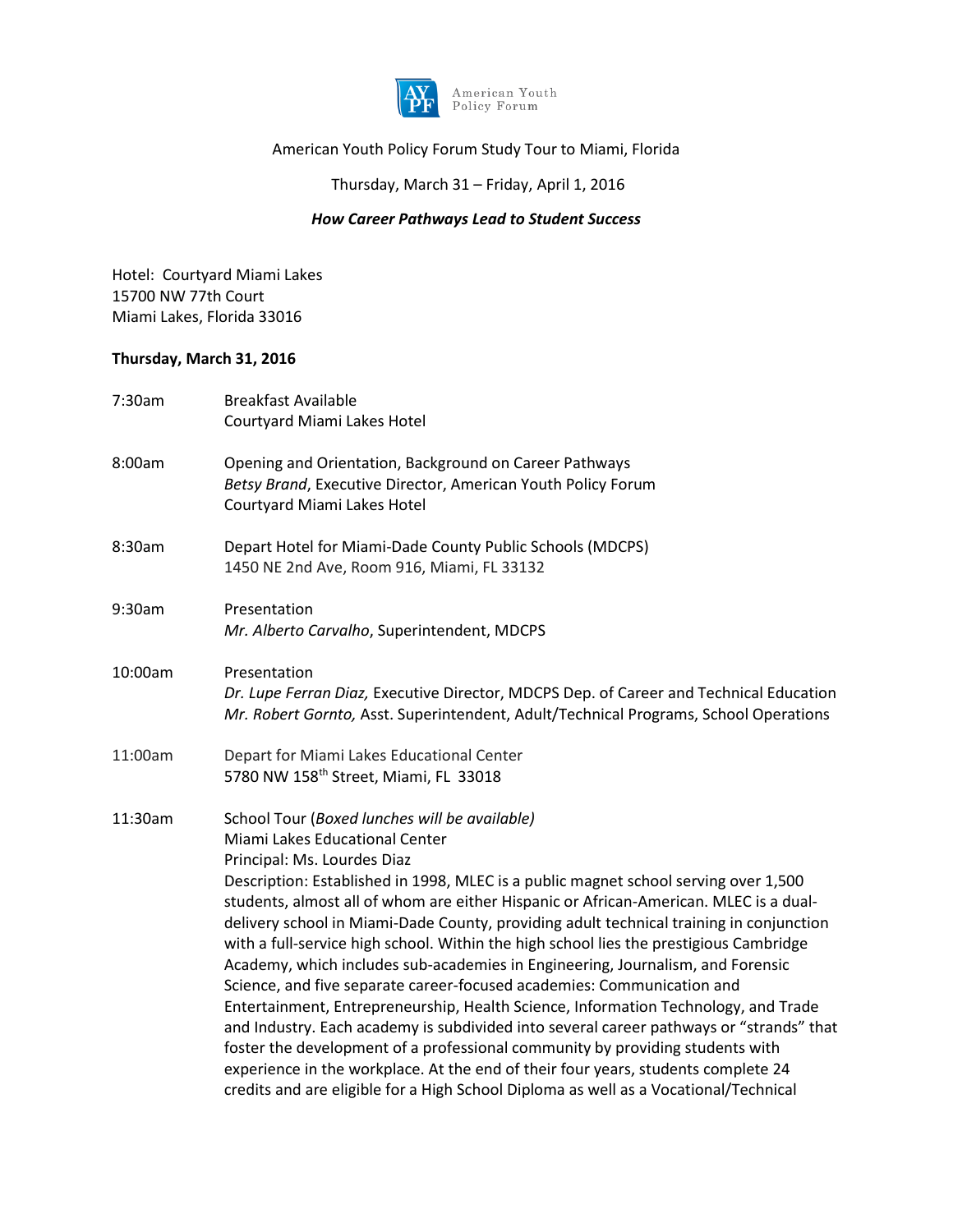

American Youth Policy Forum

Certificate in their career of choice as well as Merit designation upon successful completion of an industry certificate. MLEC has a 95% average graduation rate, and math and reading proficiency scores (74% and 68%, respectively) that are significantly higher than state and city averages. MLEC's Academy of Health Science was designated a NAF Distinguished Academy in 2015.

2:00pm Depart Miami Lakes Educational Center 2:30pm Return to Hotel and Break 3:30pm Presentations *Dr. Donnie Hale,* Director, The Education Effect, Florida International University *Ms. Cheryl Baldwin,* Executive Director, Workforce Education and Partnerships, Miami Dade College Invited: Representative from CareerSource South Florida Courtyard Miami Lakes Hotel 5:00pm Break 6:00pm Dinner and Presentation Invited: Representative from Beacon Council Courtyard Miami Lakes Hotel 8:30pm End

#### **Friday, April 1, 2016**

*Participants will be asked to check out of the hotel and bring their luggage on the bus.*

| $6:45$ am | <b>Breakfast Available</b>                                                                                                                                                                                                                                             |
|-----------|------------------------------------------------------------------------------------------------------------------------------------------------------------------------------------------------------------------------------------------------------------------------|
|           | Courtyard Miami Lakes Hotel                                                                                                                                                                                                                                            |
| 7:30am    | Depart Hotel for Hialeah Gardens Senior High School                                                                                                                                                                                                                    |
|           | 11700 Hialeah Gardens Boulevard, Miami, FL 33081                                                                                                                                                                                                                       |
| 8:00am    | School Tour (Beverages will be available)                                                                                                                                                                                                                              |
|           | Hialeah Gardens Senior High School                                                                                                                                                                                                                                     |
|           | Principal: Dr. Louis Algaze                                                                                                                                                                                                                                            |
|           | Description: Hialeah Gardens High School is a large, traditional public high school made<br>up almost exclusively of Hispanic students (97%). The school offers several advanced<br>academic programs, including the Cambridge Academy, sponsored by the University of |
|           | Cambridge in England, offering the Advanced International Certificate of Examination                                                                                                                                                                                   |
|           | (AICE) in a multitude of subject areas, as well as the school's five National Academy                                                                                                                                                                                  |
|           | Foundation (NAF) career-focused academies in the areas of International Finance,                                                                                                                                                                                       |
|           | Information Technology, Hospitality & Tourism, Health Science, and Engineering. In                                                                                                                                                                                     |
|           | addition to these NAF-affiliated academies, the school offers Academies of Biomedical                                                                                                                                                                                  |